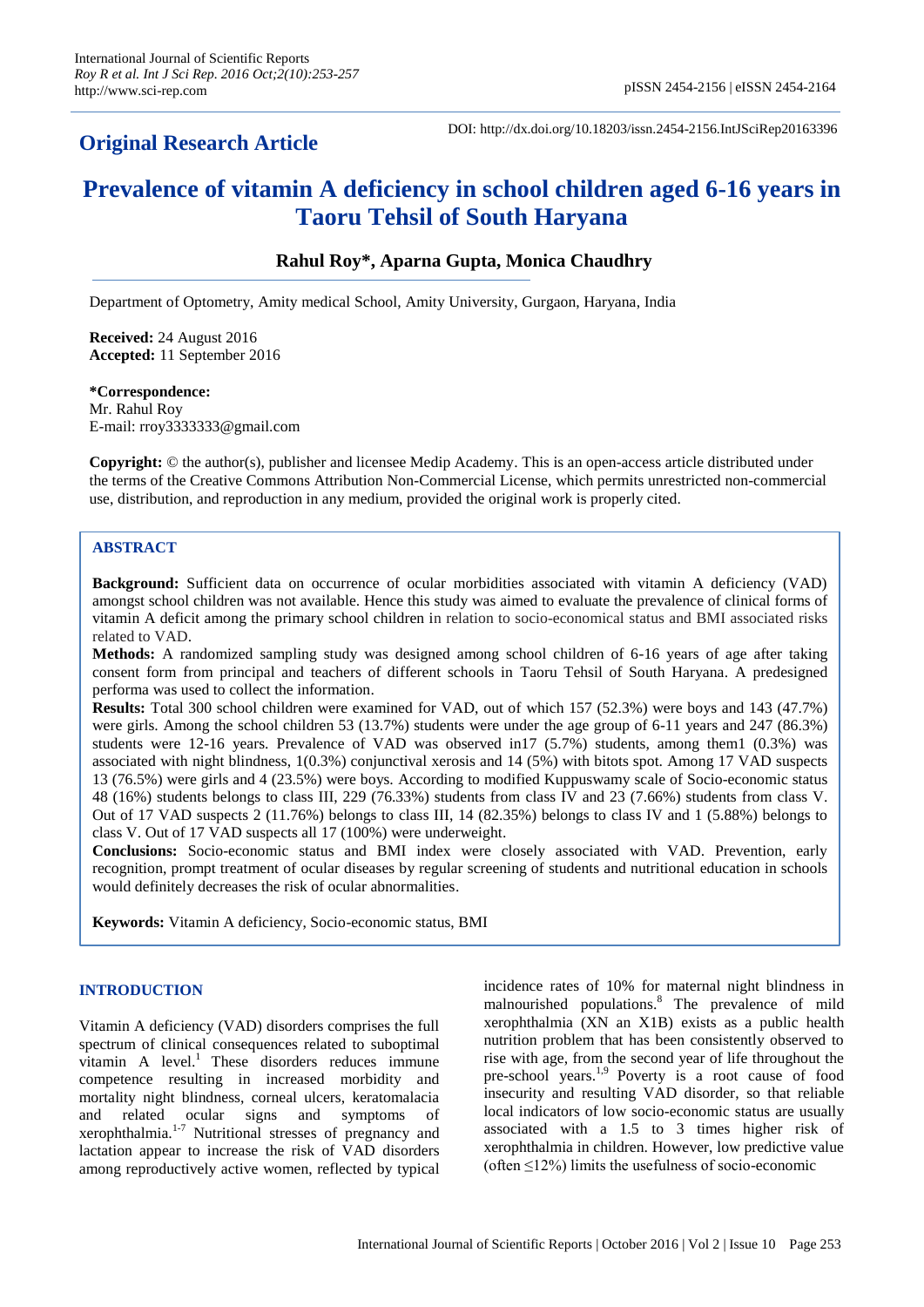status indicators for targeting high-risk individuals and households in deficient regions.<sup>1</sup>

Children in the school-going age group (6-16 years) represent 25% of the population in the developing countries.<sup>10</sup> They offer significantly descriptive material for these studies as they fall best in the preventable blindness age group and are easily accessible and schools are the best places for imparting health education to the children. Schools are also one of the best centres for effectively implementing the comprehensive eye healthcare program.<sup>11</sup>

Not so many studies have been carried out in recent years in India to analyse the prevalence of vitamin A deficiency in children aged 6-16 years. By assessing the prevalence, we will be able to find the major symptoms which are a contributing factor to vitamin A deficiency in relations to socio-economical status and BMI related risk factors.

# **METHODS**

The study was designed to conduct in the areas of Taoru Tehsil of South Haryana. A total of 300 school children aged between 6-16 years from selected schools were included in the study. Childrens with age less than 6 years or more than16 years were excluded from the study. Informed consent from school principal and teachers was obtained.

Survey was carried out to gather information as per a predesigned performa that included the identification data, socio-economical status, and ocular examination. Ocular examination was conducted by one optometrist and by one ophthalmologist by a bright illuminant torch in natural light as per WHO guidelines. If vitamin A deficiency was diagnosed then brief history of night blindness, or there were signs of conjunctival xerosis, bitot's spots, corneal xerosis and keratomalacia on clinical examination was done.

The socio economic status of the child's family was determined by using the modified Kuppuswamy scale. Education, occupation and income of both the father and mother were taken to calculate the socio economic status of the child. BMI Percentile was taken for each student.

# *Statistical analysis*

Data entry and statistical analysis were done by using SPSS windows version 20.0 software. The Chi-square test was used to test differences in proportion.  $P < 0.05$ were considered statistically significant.

# **RESULTS**

The present study was conducted on 300 school children. The socio-demographic profiles of all the students were presented in Table 1.

# **Table 1: Socio-demographic profile of school going children.**

| <b>Variables</b>               | <b>No. of students</b> | $\frac{0}{0}$    |
|--------------------------------|------------------------|------------------|
| Gender                         |                        |                  |
| <b>Boy</b>                     | 143                    | 47.75            |
| Girl                           | 157                    | 52.5             |
| Age                            |                        |                  |
| 6-11 years                     | 53                     | 13.7             |
| $12-16$ years                  | 247                    | 86.3             |
| <b>Religion</b>                |                        |                  |
| Hindu                          | 287                    | 95.7             |
| <b>Muslims</b>                 | 13                     | 4.3              |
| <b>Head of the family</b>      |                        |                  |
| Father                         | 283                    | 94.3             |
| Mother                         | 17                     | 5.7              |
| <b>Education of Father</b>     |                        |                  |
| Illiterate                     | 28                     | 9.3              |
| $1-4$                          | 21                     | 7.0              |
| $5 - 7$                        | 70                     | 23.3             |
| $8 - 10$                       | 143                    | 47.7             |
| $11 - 12$                      | 37                     | 12.3             |
| Graduate+                      | $\mathbf{1}$           | 0.3              |
| <b>Education of mother</b>     |                        |                  |
| Illiterate                     | 91                     | 30.3             |
| $1-4$                          | 26                     | 8.7              |
| $5 - 7$                        | 97                     | 32.3             |
| $8 - 10$                       | 75                     | 25.0             |
| $11 - 12$                      | 11                     | 3.7              |
| Graduate+                      | 0                      | 0.0              |
| <b>Occupation of Father</b>    |                        |                  |
| Farmer                         | 78                     | 26               |
| Unskilled                      | 95                     | 31.7             |
| Skilled                        | 57                     | 19.0             |
| Private job                    | 44                     | 14.7             |
| Expired                        | 18                     | 6.0              |
| Govt.job                       | 5                      | 1.7              |
| <b>Business</b>                | 3                      | 1.0              |
| <b>Occupation of Mother</b>    |                        |                  |
| House wife                     | 284                    | 94.7             |
| Laborer                        | $\overline{7}$         | 2.3              |
| Farmer                         | 4                      | 1.3              |
| Expired                        | 3                      | $1.0\,$          |
| Teacher                        | 2                      | 0.7              |
| <b>Family type</b>             |                        |                  |
| Joint                          | 164                    | 54.7             |
| Nuclear                        | 136                    | 45.3             |
| <b>BMI</b> ( $\text{kg/m}^2$ ) |                        |                  |
| $12.1 - 14$                    | 17                     | $\overline{5.7}$ |
| $14.1 - 16$                    | 93                     | 33.0             |
| $16.1 - 18$                    | 92                     | 30.7             |
| 18.1-20                        | 61                     | 20.3             |
| $20.1 - 22$                    | 21                     | 7.0              |
| 22.1-24                        | 8                      | 2.1              |
| $>24$                          | $\overline{2}$         | 0.7              |
| <b>No.of siblings</b>          |                        |                  |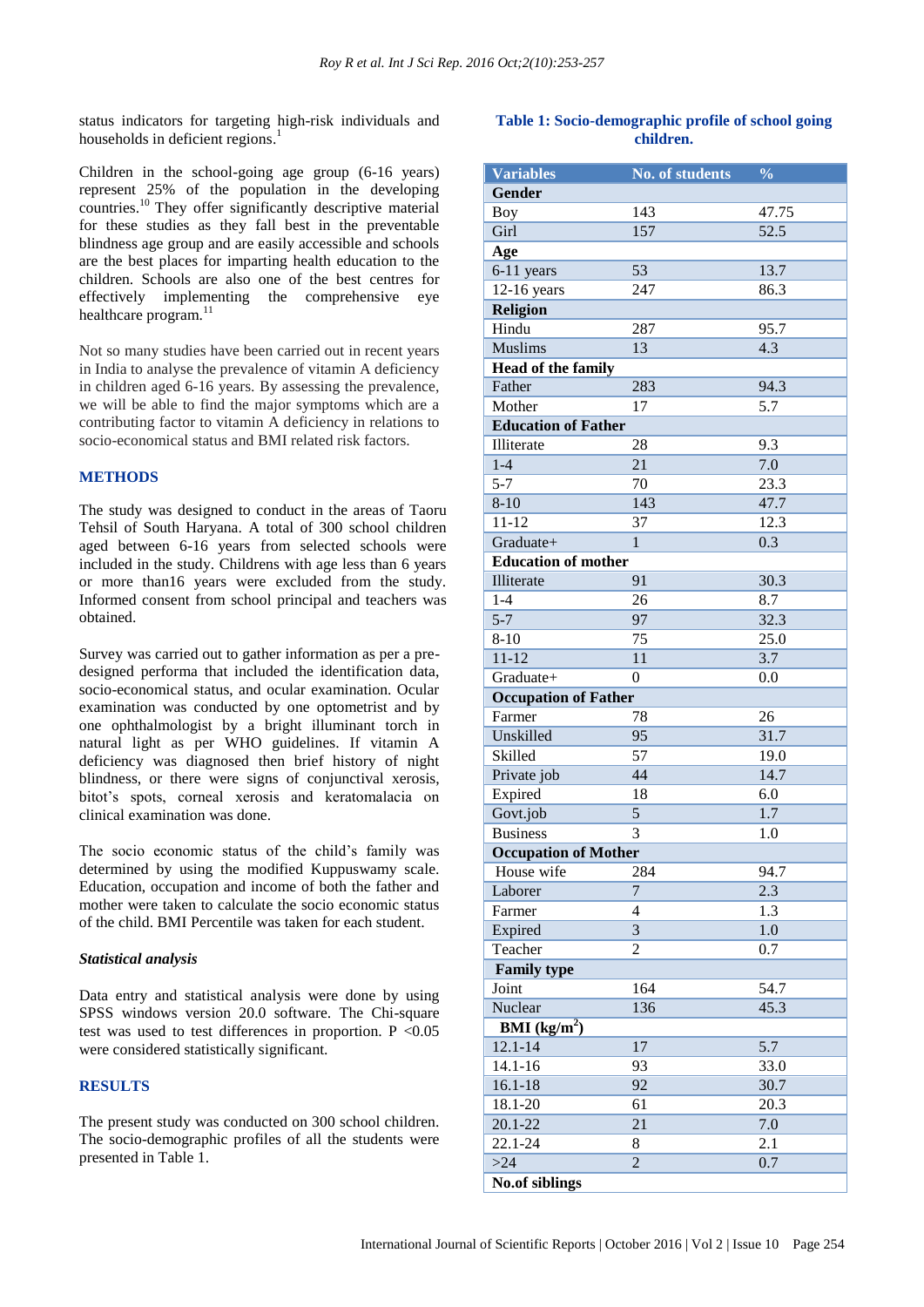| $1 - 2$              | 57  | 19.0 |  |
|----------------------|-----|------|--|
| $3 - 5$              | 209 | 69.7 |  |
| $6-10$               | 34  | 11.3 |  |
| Socioeconomic status |     |      |  |
| Class III            | 48  | 16   |  |
| Class IV             | 229 | 76.3 |  |
| Class V              | 23  | 7.66 |  |

#### **Table 2: Socio-demographic status of school going children in relation to VAD.**

| <b>Variables</b>               | <b>No. of students</b> | $\frac{0}{0}$    |  |
|--------------------------------|------------------------|------------------|--|
| Gender                         |                        |                  |  |
| <b>Boy</b>                     | 4                      | 23.5             |  |
| Girl                           | 13                     | 76.5             |  |
| Age                            |                        |                  |  |
| 6-11 years                     | $\overline{3}$         | 17.6             |  |
| $12-16$ years                  | 14                     | 82.4             |  |
| <b>Education of Father</b>     |                        |                  |  |
| Illiterate                     | $\mathbf{1}$           | 5.9              |  |
| $1-4$                          | $\overline{2}$         | 11.8             |  |
| $5 - 7$                        | 8                      | 47.1             |  |
| $8 - 10$                       | $\overline{2}$         | 11.8             |  |
| $11 - 12$                      | 4                      | 23.5             |  |
| Graduate+                      | $\overline{0}$         | $\boldsymbol{0}$ |  |
| <b>Education of mother</b>     |                        |                  |  |
| Illiterate                     | 6                      | 35.3             |  |
| $1-4$                          | $\overline{2}$         | 11.8             |  |
| $5 - 7$                        | $\overline{7}$         | 41.2             |  |
| $8 - 10$                       | 1                      | 5.9              |  |
| $11 - 12$                      | $\overline{1}$         | 5.9              |  |
| Graduate+                      | $\overline{0}$         | $\overline{0}$   |  |
| <b>BMI</b> ( $\text{kg/m}^2$ ) |                        |                  |  |
| $12.1 - 14$                    | 4                      | 23.5             |  |
| $14.1 - 16$                    | 6                      | 35.29            |  |
| $16.1 - 18$                    | 7                      | 41.17            |  |
| $18.1 - 20$                    | $\overline{0}$         | $\overline{0}$   |  |
| $20.1 - 22$                    | $\theta$               | $\theta$         |  |
| $22.1 - 24$                    | $\overline{0}$         | $\overline{0}$   |  |
| >24                            | $\overline{0}$         | $\overline{0}$   |  |
| <b>No.of siblings</b>          |                        |                  |  |
| $1 - 2$                        | 1                      | 5.9              |  |
| $3 - 5$                        | 14                     | 82.4             |  |
| $6 - 10$                       | $\overline{2}$         | 11.8             |  |
| Socioeconomic status           |                        |                  |  |
| Class III                      | 2                      | 11.76            |  |
| Class IV                       | 14                     | 82.35            |  |
| Class V                        | $\mathbf{1}$           | 5.88             |  |

In the present study, out of 300 children 17 (5.7%) were diagnosed with vitamin a deficiency. The prevalence of VAD was higher among girls 76.5% compared to boys 23.5, the difference was statistically significant (p <0.05).the association of VAD with age distribution, education status of the parents are found to nonsignificant. BMI distribution of students in relation with VAD are highly significant ( $p < 0.001$ ). The association of number of siblings and socio-economic status in relation to vitamin a deficiency was not significant  $(p > 0.05)$  were given in Table 2. The birth order of the students and its relation to vitamin a deficiency was given in Table 3.

#### **Table 3: Birth order and its association with VAD among school children.**

| <b>Birth-</b><br>order  | <b>Total no of</b><br>students $(\frac{0}{0})$<br>$\overline{n}$ =300) | <b>No.of students with</b><br>$\overline{\text{VAD}(\%)}$ |             |
|-------------------------|------------------------------------------------------------------------|-----------------------------------------------------------|-------------|
|                         |                                                                        | Absent                                                    | Present     |
|                         |                                                                        | $(n=283)$                                                 | $(n=17)$    |
| 1                       | 78 (26%)                                                               | 75 (26.5%)                                                | 3(17.6%)    |
| $\overline{2}$          | 99 (33%)                                                               | 94 (33.2%)                                                | $5(29.4\%)$ |
| 3                       | 75 (25%)                                                               | 72 (25.4%)                                                | 3(17.6%)    |
| $\overline{\mathbf{4}}$ | 21 (7%)                                                                | 17(6%)                                                    | 4(23.5%)    |
| 5                       | 14 (4.7%)                                                              | 13 (4.6%)                                                 | $1(5.9\%)$  |
| 6                       | $10(3.3\%)$                                                            | $9(3.2\%)$                                                | $1(5.9\%)$  |
| 7                       | $0(0\%)$                                                               | $0(0\%)$                                                  | $0(0\%)$    |
| 8                       | $1(0.3\%)$                                                             | $1(0.4\%)$                                                | $0(0\%)$    |
| 9                       | $1(0.3\%)$                                                             | $1(0.4\%)$                                                | $0(0\%)$    |
| 10                      | $1(0.3\%)$                                                             | $1(0.4\%)$                                                | $0(0\%)$    |
| <b>Total</b>            | 300 (100%)                                                             | 283 (100%)                                                | 17 (100%)   |

The prevalence of ocular morbidities in relation to VAD was given in Table 4. Out of 300 students 17 (5.6%) were reported with different ocular findings. Most of them exhibited bitots spot and one had night blindness and conjunctival xerosis. None had corneal xerosis, corneal ulcer and corneal scarring. The prevalence of ocular findings in association with VAD was statistically significant ( $p < 0.001$ ).

#### **Table 4: Ocular findings in association with VAD among children.**

| <b>Ocular findings</b>      | <b>No. of students</b><br>$(n = 17)$ |     |
|-----------------------------|--------------------------------------|-----|
| <b>Night blindness</b>      |                                      | 5.9 |
| <b>Conjunctival xerosis</b> |                                      | 5.9 |
| <b>Bitots spot</b>          | 15                                   |     |

#### **DISCUSSION**

There is a substantial documentation of the prevalence, of vitamin A deficiency in preschool-aged children; extent of VAD in older children has not given much attention. Present study was carried out in primary school children (6-16 years age) from Taoru Tehsil area of south Haryana to see the prevalence of VAD.

In our present study out of 300 children aged between 6- 16 years, prevalence of VAD was observed in 17 (5.7%) children which was lower than the prevalence of VAD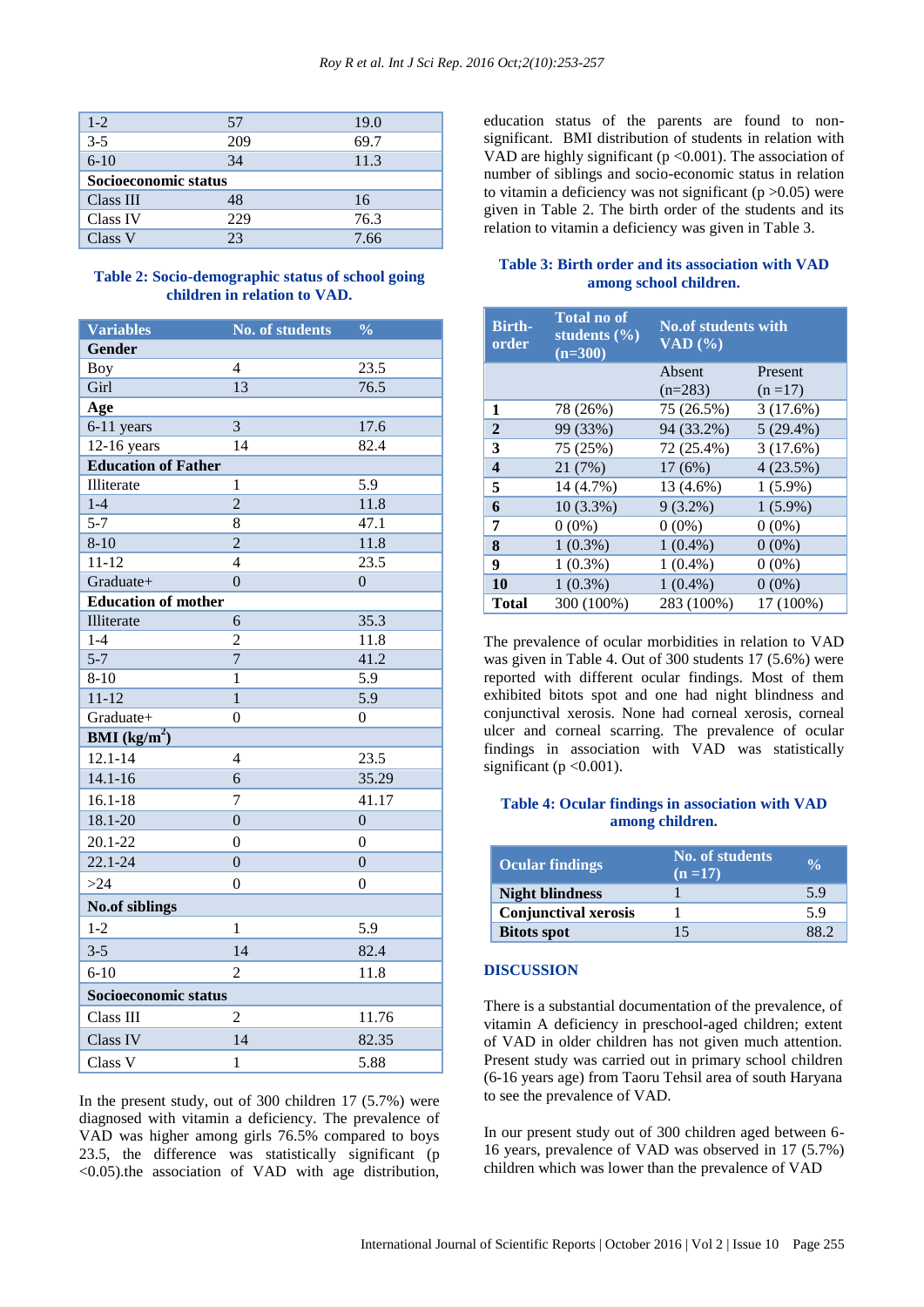(9.1%) among school children in Aligarh reported by Sachdeva et al.<sup>12</sup> Evidence from various countries of South-eastern and Asian had shown VAD ranging from 0.2% to 15% in school aged children.<sup>11</sup> However, higher prevalence of ocular morbidity associated with VAD has been reported from neighbouring states of Haryana (58.8% in 4-18 years) and Rajasthan (71.7% in 4-16 years).<sup>13</sup>

In present study, highest number of cases was observed in age group 12 to 16 years (82.4%). The prevalence of VAD was higher among girls compared to boys and the difference observed was statistically significant. Similar observations was made with Chauhan et al and Bhattacharya et al.<sup>14,15</sup> The association of VAD and its consequences with socio-economic status was higher in class IV and V, than in social class III which was similar to the earlier reports of Chauhan et al and Pal et al.<sup>16</sup>

In our study a significant association was found between BMI of children with ocular abnormalities. All 17 patients with VAD were under weight. Similar observations were reported by Ahmed et al among school adolescents. $17$  The prevalence of night blindness (5.9%) in the present study were comparable with the studies Gupta et al and the prevalence of bitots spot with 88.2% suggests a health problem of VAD according to WHO criteria.<sup>10,18</sup>

The results of the present study strongly suggest that screening of school children for ocular morbidities should be done at regular intervals and it should become one of the prime aspects of the educational health programme. For this, school teachers should be oriented and trained in identifying common eye problems among school children so that these children can be referred for immediate treatment. They should also communicate awareness regarding ocular hygiene among school children. In this manner the occurrence of preventable causes of blindness among school children will be minimized.

# **CONCLUSION**

The present study concludes that presence of ocular morbidity in relation to vitamin A deficiency was observed in students with low socio-economic classes and underweight students. Prevention, early recognition, prompt treatment of ocular diseases by regular screening of students and nutritional education in schools would definitely decreases the risk of ocular abnormalities. So that the quality of eye sight of the students can be improved.

*Funding: No funding sources Conflict of interest: None declared Ethical approval: The study was approved by the institutional ethics committee*

#### **REFERENCES**

- 1. Sommer A, West KP Jr. Vitamin A deficiency: health, survival, and vision. New York: Oxford University Press; 1996.
- 2. Sommer A, Hussaini G, Tarwotjo I, Susanto D. Increased mortality in children with mild vitamin A deficiency. Lancet. 1983;2:585-8.
- 3. Dixit DT. Night-blindness in third trimester of pregnancy. Indian J Med Res. 1966;54:791–5.
- 4. Sommer A, Tarwotjo I, Djunaedi E, West KP, Loeden AA, Tilden R, et al. Impact of vitamin A supplementation on childhood mortality. A randomized controlled community trial. Lancet. 1986;1:1169-73.
- 5. West KP, Pokhrel RP, Katz J, LeClerq SC, Khatry SK, Shrestha SR, et al. Efficacy of vitamin A in reducing preschool child mortality in Nepal. Lancet. 1991;338:67-71.
- 6. Rahmathullah L, Underwood BA, Thulasiraj RD, Milton RC, Ramaswamy K, Rahmathullah R, et al. Reduced mortality among children in Southern India receiving a small weekly dose of vitamin A. N Engl J Med. 1990;323:929-35.
- 7. Muhilal, Permeisih D, Idjradinata YR, Muherdiyantiningsih, Karyadi D. Vitamin Afortified monosodium glutamate and health, growth, and survival of children: a controlled field trial. Am J Clin Nutr. 1988;48:1271-6.
- 8. Beaton GH, Martorell R, L'Abbe KA, Edmonston B, McGabe G, Ross AC, et al. Effectiveness of vitamin A supplementation in the control of young child morbidity and mortality in developing countries. Final Report to CIDA. Toronto, Ontario: University of Toronto, 1992.
- 9. McLaren DS, Frigg M. Sight and life manual on Vitamin A deficiency disorders (VADD), first edition. Basel: Task Force Sight and Life; 1997.
- 10. [Gupta](http://www.ijo.in/searchresult.asp?search=&author=Madhu+Gupta&journal=Y&but_search=Search&entries=10&pg=1&s=0) M, [Gupta](http://www.ijo.in/searchresult.asp?search=&author=Bhupinder+P+Gupta&journal=Y&but_search=Search&entries=10&pg=1&s=0) BP, [Chauhan](http://www.ijo.in/searchresult.asp?search=&author=Anil+Chauhan&journal=Y&but_search=Search&entries=10&pg=1&s=0) A, [Bhardwaj](http://www.ijo.in/searchresult.asp?search=&author=Ashok+Bhardwaj&journal=Y&but_search=Search&entries=10&pg=1&s=0) A. Ocular morbidity prevalence among school children in Shimla, Himachal, North India. Community eye care. 2009;57(2):133-8.
- 11. Vision screening in school children. Training module. Danish Assistance to the National Programme for Control of Blindness. New Delhi, India: 1.
- 12. Sachdeva S, Alam S, Beig FK, Khan Z, Khalique N. Determinants of Vitamin A Deficiency amongst Children in Aligarh District, Uttar Pradesh. Indian Pediatrics. 2011;48:861-6.
- 13. Khurana AK, Sikka KL, Parmar IPS, Aggarwal SK. Ocular morbidity among school children in Rohtak city. Indian J Public Health. 1984;28:217-20.
- 14. Chauhan NT, Trivedi AV, Khan IM, Talsania NJ. Prevalence of clinical vitamin A deficiency among primary school children in urban slums of Ahmedabad: a cross sectional study. Journal of Clinical and Diagnostic research. 2011;5(8):1627- 30.